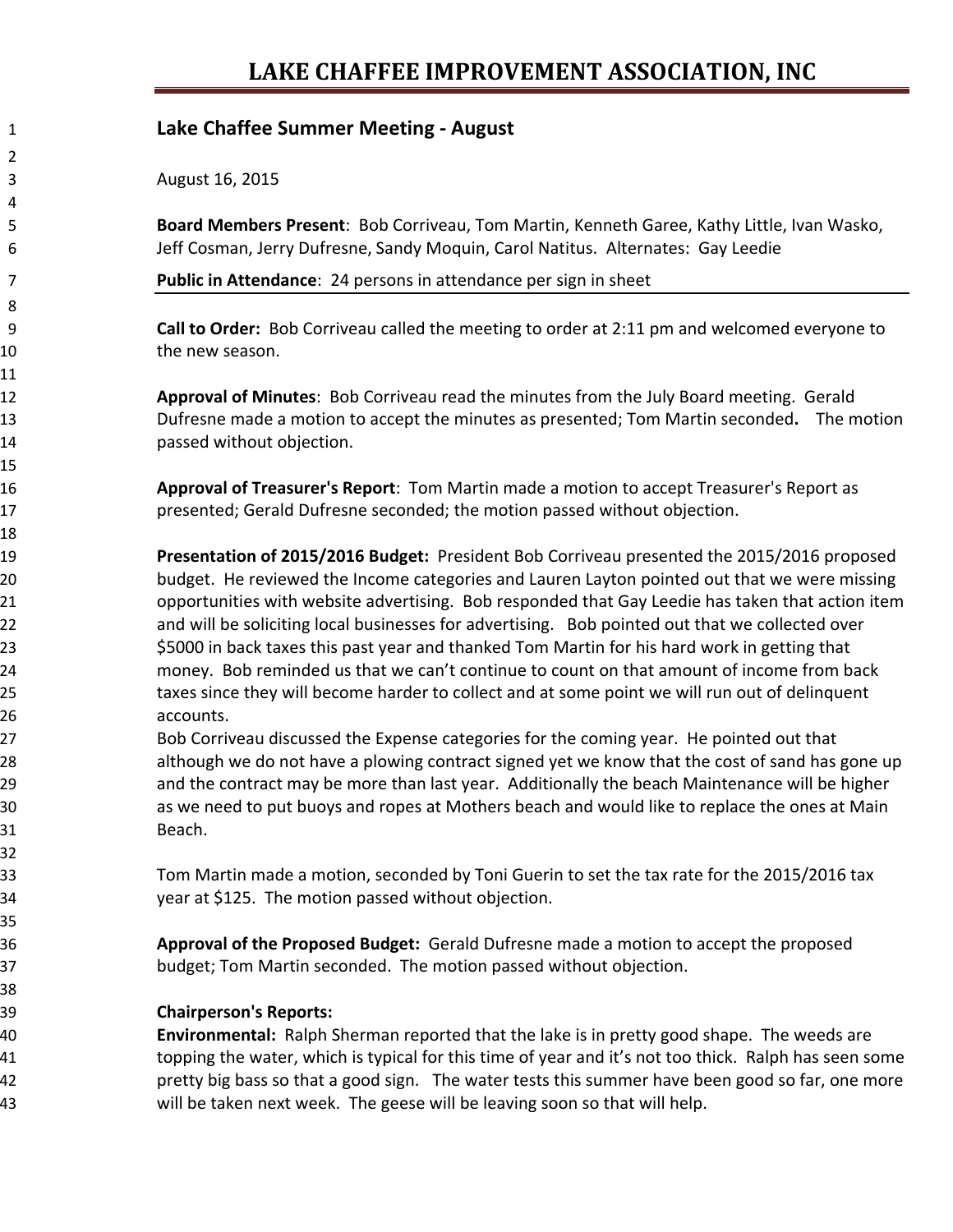## **LAKE CHAFFEE IMPROVEMENT ASSOCIATION, INC**

 **Fundraising:** Kathy Little reported that the LCIA tag sale was held on Aug 2. There were 9 vendors  $\omega$  \$10 each. 4 vendors also rented a table  $\omega$  \$5 each for a total of \$110 in vendor income. We had donations from Robert Corriveau and Kathy Little that brought in \$16.75 in sales. The total profit for LCIA is \$126.75

 The Haunted House planning meeting was held on Aug 13 and there was very poor attendance; only Kathy, Gay Leedie and one other volunteer. That is not enough participation to 50 but on a Haunted House. Because they feel it is important to do something for the kids on the lake, it was decided that a Halloween Party will be held on October 24<sup>th</sup> for all lake residents and 52 association member's children/grandchildren/nieces/nephews/etc. up through grade 5. Help is 53 53 still needed to run the games and activities on that day. Volunteers need to be  $6^{th}$  grade level or above and a thank you activity is being planned for the volunteers following the party. Kathy advised everyone to watch the website for further details.

 Gay Leedie said she will be soliciting local businesses for website advertising. She also encouraged all members to make more use of our website for notices and events.

 **Main Beach**: Sandy Moquin reported that the main beach has been fairly quiet, but the small fish are very aggressive. Sandy reports that the dock is missing from the Main Beach and has been "relocated" to the boat dock, possibly by a large group of party goers. Sandy will need someone with a boat to help return it to the beach. Tom Martin has agreed to help. A discussion ensued about what to do in case of large disruptive parties on the lake. It was suggested that members can call either Jerry Dufresne or the State Police if neighbors are creating a disturbance. We are reminded that this is a lake community and it is summertime so some parties are to be expected.

**1988 ISS EXEDED** Sandy asked Gay Leedie to report on her research into the cost of new buoys. Gay found buoys starting at \$1.80 a buoy, which will come to approximately \$400 for the number of buoys that we need and about \$100 for enough rope to do both Main and Mothers Beach.

 **Hall Chairperson:** Ivan Wasko reported that Amerigas was dismissed as our Propane supplier and their tanks have been removed from the building. This was due primarily to the cost of their **Propane.** We will be buying new tanks and shopping around for a better price on Propane.

 Ivan reminded us that the Hall is available for rent for \$175 or for bereavement use for no cost for members in good standing.

 Ivan said that he will be distributing candy at the hall again this year on Halloween. He also said he would like to host a chicken wing cookoff sometime this year if there is enough interest.

 **Road Chairperson**: Ivan Wasko reported that the roads were great in the spring and then they washed out, we filled them and they washed out again and it continues to happen this way. We will continue to fill the roads until winter and we need to get them graded again before the snow flies. One of paved roads has a problem; Pine Hill is crowned which creates problems with the 82 plow not being able to scrape the whole surface. We need to repave that at \$2 per square foot, which is \$26 per foot of road.

84 Ivan indicated that we have been using the same plow contractor for the past 2 years and he has gotten better each year. Unless we get other interest shown we will most likely use him again.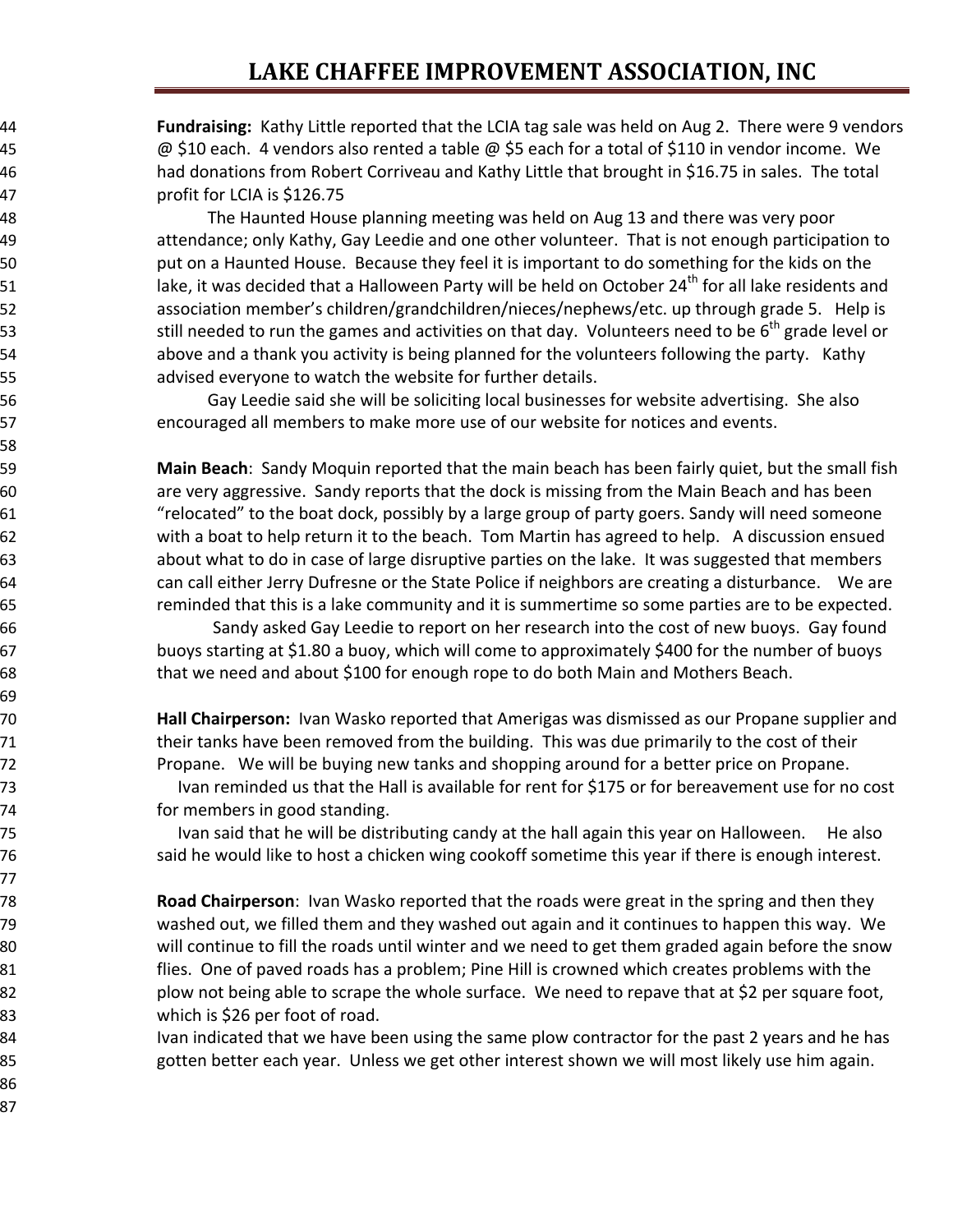# **LAKE CHAFFEE IMPROVEMENT ASSOCIATION, INC**

 **Lowering of the Lake:** President Corriveau reminded us that we typically lower the lake around Columbus Day. Lauren Layton made a motion to lower the lake around Columbus Day and Jeff Cosman seconded. President Corriveau advised that we first had to vote on whether we should 91 lower the lake at all. Lauren Layton said she feels we should lower it as it gives property owners an opportunity to work on their docks and frontage. Blythe Kaufman said she didn't want it lowered because people want to skate and fish. She felt that it was lowered so much last year that 94 it was unsightly; it looked like a quarry. A discussion followed that included that a lot of lakes don't lower every year. There is no science saying it is good or bad for weeds. Quite a few people work on their property without a problem. It was mentioned that it takes a long time for the lake 97 to refill in the spring. It was suggested that the lake be lowered on alternate years. Bob Corriveau 98 38 98 asked for a vote by show of hands...Do we lower the lake this year? The vote was 6 Yes, 7 No and 3 abstentions. The lake will not be lowered this year.

#### **Old Business**: No old business

 . **New Business**: Tom Ference spoke on behalf of his father, George Ference of 341 Ference Road. They believe the lake was not as high years ago as it is today and when it rains a lot they get a lot of water from the lake on their property. They believe the lake is causing their septic problems. There is also a problem with the road drainage. Mr. Ference indicated that his neighbor was also 07 having problems due to the water level. Rodney Baylor spoke about his property which abuts the Ference property and stated there is standing water between the houses when we get a lot of 09 rain. He also feels the water level may be causing his septic problems. Tom Martin explained how 10 the Damn works and Ivan Wasko explained about the 1x 3 boards at the spillway. The board was removed and the water is below that level. All spring the water has been below the concrete 12 level. The association has never authorized the use of the boards and has removed them several times. Mr. Ference was asked what it is that he is asking of the association and he responded they would like the boards permanently removed from the spillway. A discussion followed about 15 15 putting up a sign that says not to put boards in or filling the grooves with concrete. Bob Corriveau stated that we will need to have an engineer's ruling on whether filling the grooves with concrete will compromise the damn. The board will follow up on this.

 Gay Leedie asked is anyone was interested in the prospect of dredging. If so she will pursue locating dumpsites.

 Ken Garee stated that we need an audit committee of 3‐4 people to audit financial books annually. The audit committee cannot consist of Officers or Board members. There is no specific timeframe to get this done but it has been close to a year since they were last done. Bob Corriveau thanked Ken for the good job he has done as Treasurer for several years and asked if we had any volunteers present who would audit the books. Toni Guerin, Sue Corriveau, and Ron Holmes volunteered.

**Correspondence:** No Correspondence was presented

 **Adjournment:** Jeff Cosman made a motion, seconded by Carol Natitus "to adjourn the meeting". The motion passed without objection. The meeting adjourned at 3:35